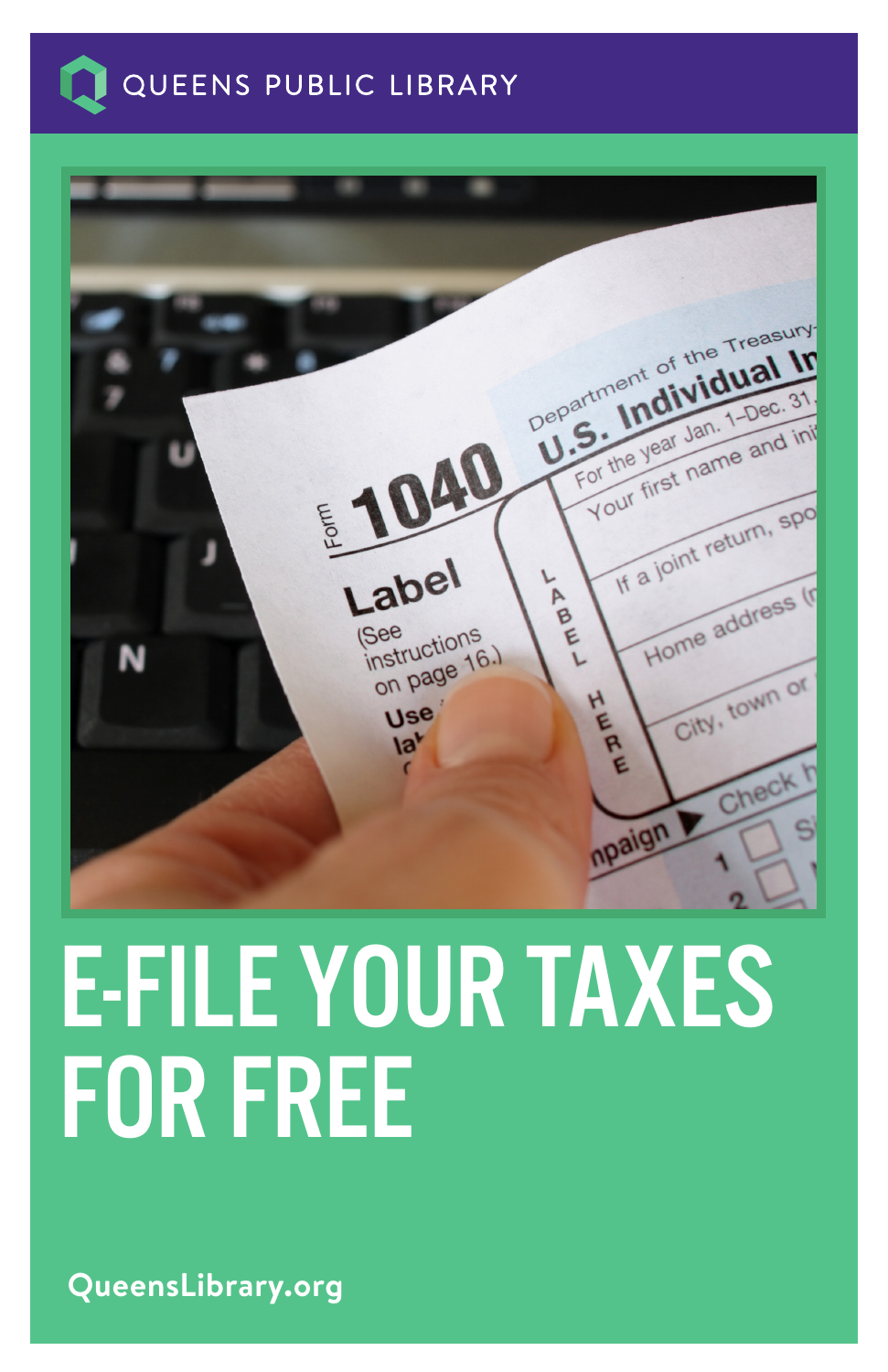## **E-File Your Taxes for Free AARP Foundation Tax-Aide**

**with AARP Foundation Tax-Aide, NYC Department of Consumer and Worker Protection, NABA, Urban Upbound, and New York State Department of Taxation and Finance**

Queens Public Library will continue its no-contact policy for the upcoming tax season and will not host programs in any library. Instead, we are providing you with information on where you can obtain virtual FREE tax assistance with tax service organizations we have hosted in the past. Contact them directly for details of available tax options they offer.



## **Virtual Taxpayer Preparation — Volunteers prepare your taxes for free.**

**Taxpayer must have:** email, phone number, AARP Tax Packet (available at the following libraries: Auburndale, Bellerose, Briarwood, Fresh Meadows, Glen Oaks, Hillcrest, Hollis, Howard Beach, Jackson Heights, Kew Gardens Hills, Laurelton, North Forest Park, Windsor Park)

**For more information:** call 203-939-7961

DO NOT GIVE YOUR SS# OR BANK INFO TO ANYONE ON THE PHONE. DO NOT MAIL ANY TAX DOCUMENTS.

#### **National Association of Black Accountants (NABA) Virtual Taxpayer Preparation — Volunteers prepare your taxes for free.**

**Services available in:** English and Spanish

**Taxpayer must have:** email, phone number, tax consent form, capability to download and print documents

**For More Information:** call 862-308-0466 or email: vita@nabany.org

#### **NYC Department of Consumer and Worker Protection Virtual Tax Preparation and Other Options — Volunteers prepare your taxes for free.**

If your income is \$72,000 or less in 2021, you are eligible to receive free virtual tax preparation regardless of your immigration status.

**Services available in:** English, Spanish, Arabic, Bengali, Chinese, French, Haitian Creole, Korean, and Russian

**Taxpayer must have** access to a computer, tablet, or smartphone; a stable Internet connection; access to text or email; and ability to download secure video conference software.

**For more information:** Visit nyc.gov/taxprep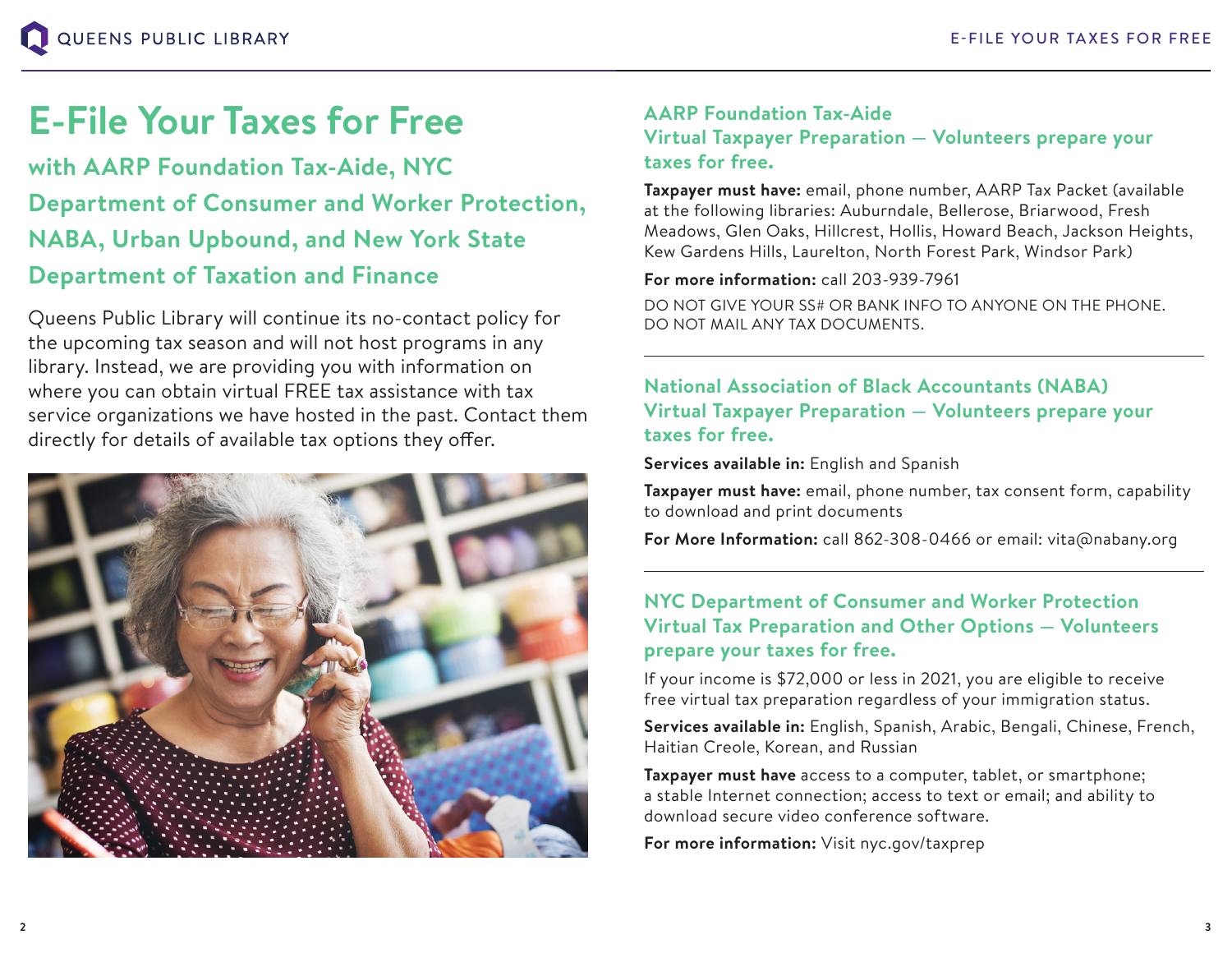#### **Urban Upbound**

**Virtual Taxpayer Preparation and Other Options — Volunteers prepare your taxes for free.**

#### **Specify language needs**

**Taxpayer must have:** email, phone number, access to computer or cellular phone with Internet access.

**For more Information:** getyourrefund.org/?s=UUNY or call 718-784-0877, press 1 for English; press 2 for Spanish, ext.7

#### **New York State Department of Taxation and Finance**

If your income is \$73,000 or less, you qualify to receive free virtual tax assistance. Volunteers from New York State Tax Department will guide you step-by-step through their online tax software as you prepare and e-file your federal and state income tax returns.

**Taxpayer must have** an active email account and copy of last year's tax return or 2020 federal adjusted gross income (FAGI) – if you filed a 2020 return.

**Basic return virtual assistance available in English, Spanish, Chinese, and Urdu/Bengali**

#### **Tuesdays: 10am - 12pm; 2pm - 4pm** Feb: 8, 15, 22, March: 1, 8, 15, 22, 29, April: 5, 12

**Thursdays: 10am - 12pm; 2pm - 4pm** Feb: 10, 17, 24, March: 3, 10, 17, 24, 31, April: 7, 14

**Note:** You are filing a basic tax return if your 2021 income was reported on one or more of the following:

- Form W-2, 1099-G, 1099-B, Form 1099-R or 1099-INT, Form 1098-T, Form 1095,
- 1099-MISC. report self-employed income, income or loss from a business you operated or a profession you practiced as a sole proprietor
- Cash income for self-employed activity

**For more information:** Visit the Department FSA website: www.tax.ny.gov/fsa

**Preregister by email:** Downstate.FSA.Appointments@tax.ny.gov

*Please note that these programs are not operated by Queens Public Library. The Library does not vouch for the accuracy of information disseminated during such programs and assumes no responsibility for any statements made.*

#### **VIRTUAL INFORMATION SESSIONS ON FREE OPTIONS FOR FILING YOUR TAX RETURN**

New York State Department of Taxation and Finance provides virtual information sessions to learn about all the free options available for filing your federal and state taxes.

**Monday, January 24 6pm** Join here: queenslib.org/3qP8lJv **Tuesdays, February 15** and **March 15 6pm** Join here: queenslib.org/3zGFkDK

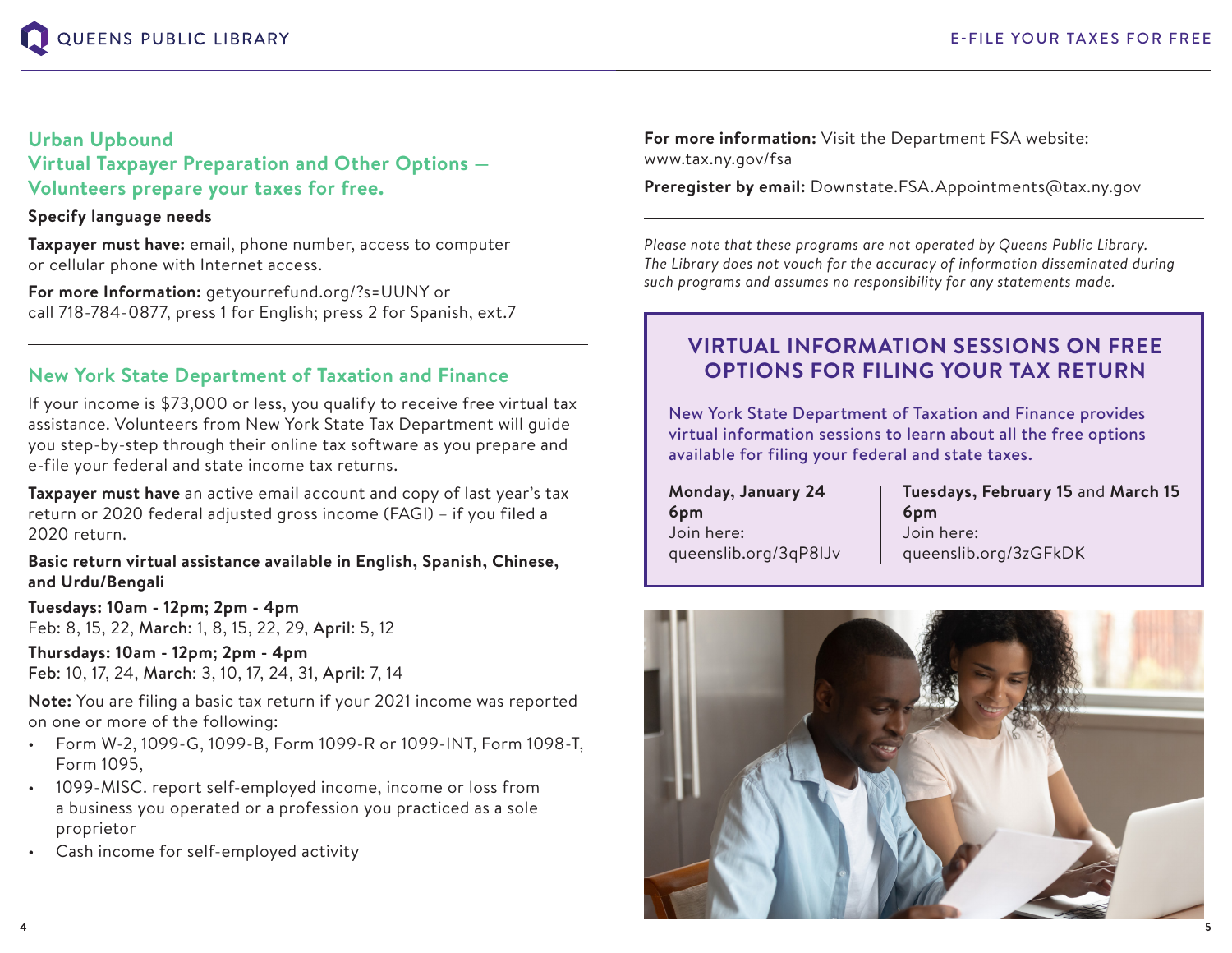#### **STANDARD DOCUMENTS REQUIRED TO FILE TAX RETURN**

- $\bullet$  Photo ID driver license, state-issued non-driver ID, NYC ID or passport (for you and your spouse, if filing jointly)
- $\bullet$  Social Security card for you, your spouse, and your dependents
- Proof of income (wages, interest and dividend statements):
	- Forms W-2, 1099, 1098
	- Any other documents showing additional income
- **S** Documents from IRS: the amount of 2021 Stimulus payment and amount of Advanced Child Tax Credit (CTC) payments received between July and December (see IRS letter 6419).
- Forms 1095-A, B, or C, Affordable Healthcare Statement
- $\bullet$  Information related to any credits you're claiming
- $\bullet$  Your banking information (the account number and the routing number for your bank, which you can find on a blank check)